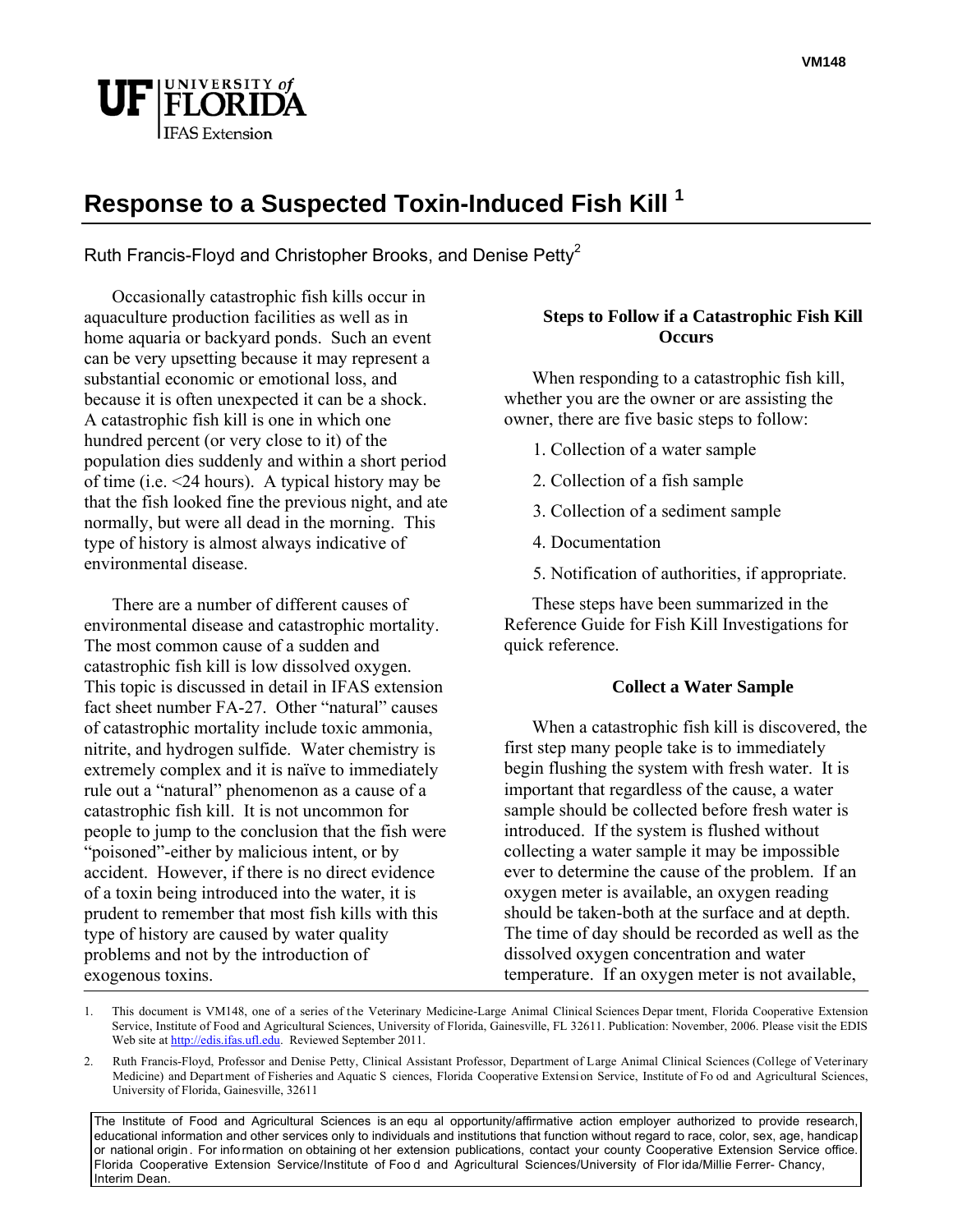then the water sample should be collected and capped under the surface, with no air bubbles present in the sealed sample. It is best to collect at least three water samples if a toxin is suspected. One can be analyzed immediately by a fish disease laboratory for routine water quality anomalies. The other two samples can be frozen for possible future analysis if a specific toxin is identified as a potential cause. Samples should be collected using inert wide-mouth plastic containers or sturdy plastic bags. They should be well labeled (Figure 1). Remember that glass containers filled with water will break when frozen. If there is a possibility that any fish are still alive in the system it is appropriate to begin to flush as soon as these water samples have been collected. It may also be advisable to turn on aeration equipment.

#### **Collect a Fish Sample**

In addition to collection of a water sample it is also important to collect a fish sample, both for routine diagnostic evaluation and for detection of a suspect toxin if one is identified. When collecting fish for analysis, remember that a fish that has died and floated to the surface is a poor sample, and usually will be discarded by the receiving laboratory. The best sample is a fish that is still alive and showing clinical signs of distress (i.e. gasping, hanging at the surface, swimming in circles etc.). If live fish are not available, it is possible to assess carcasses for deterioration. A carcass that may have some diagnostic value will not smell awful (yet), the gills should still have some red color, and the eyes should be clear rather than opaque.

When collecting fish for analysis at least six animals should be taken. Each one can be placed in a sealed plastic bag labeled with the date, site and contents (Figure 2). Three fish should be placed on ice (not frozen) and submitted immediately to a fish disease diagnostic laboratory for routine evaluation. This is an important step to document whether or not a disease agent could have caused or contributed to the loss. The importance of this step cannot be overemphasized. The remaining three fish should be frozen along with two of the three water samples that have already been collected and labeled. These will be

used, if a toxin is identified, to test fish tissue for the presence of the suspected compound.

#### **Collect a Sample of Sediment**

 In addition to fish and water samples, a sediment sample should also be taken. At least three plastic bags or bottles of sediment should be labeled and frozen. Samples of sediment should be collected from at least three sites in the affected pond. Sediment samples can be collected with a can attached to a long pole. Only the top six inches of sediment should be sampled. The labeled samples should be frozen with the fish and water samples previously collected. If a toxin is eventually identified these can be tested for the presence of the suspect compound.

#### **Document Everything**

 In addition to collection of the samples described above, it is important to document everything that transpired as it may be relevant to the fish kill. This is particularly important if there is a chance, no matter how small, that litigation may be pursued to try to collect for damages or losses incurred. If possible, one or more witnesses should be called upon to substantiate all observation. Data collected should include historical data on the affected pond (i.e. stocking date, number of animals present, species present). The number of mortalities that occurred should be accurately documented (count them!) and the date or dates on which the fish kill was observed should be recorded. Photographs should be taken and dated to document the event. Observations should be written down, dated and signed. Witnesses should be asked to write their observations down, date the paper, and sign it.

 If anyone has been observed spraying a potentially toxic compound in the vicinity of the affected pond, it is important to include any available information in the written record. This might include the make and model of a vehicle, as well as tag identification, the name of the company doing the spraying if it is known, and most importantly, the identification of the compound that has been sprayed. It is important to be polite, but firm, when seeking information. Most companies that spray chemicals are very careful about avoiding "drift," which means that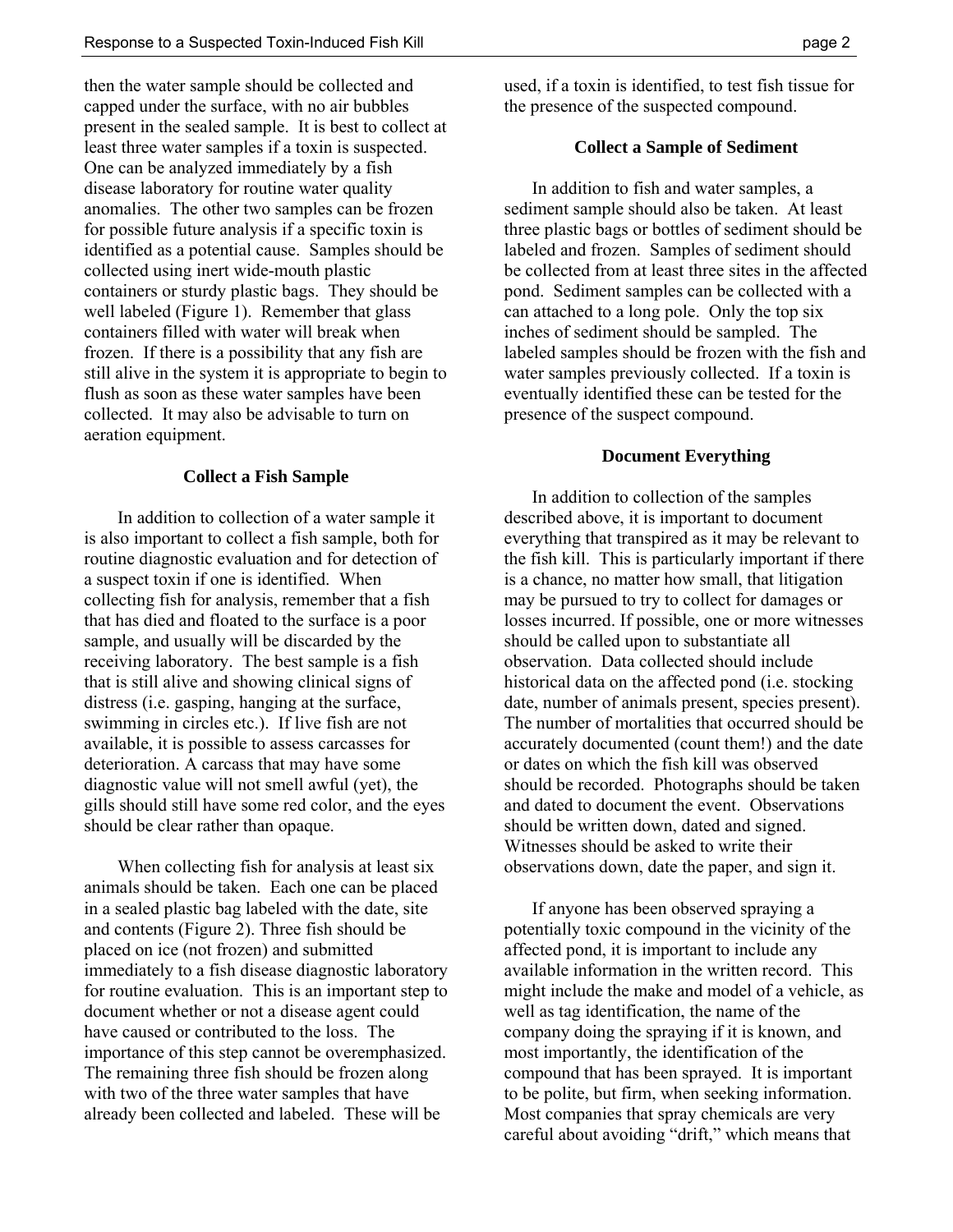they are careful to minimize spraying when weather conditions may enhance the potential for chemical to drift away form the intended target area. If a sprayer is uncooperative, and refuses to tell you what has been sprayed, the next best thing is to try to determine what was being targeted (i.e. a particular crop or a weed or animal pest around a home). Specific information on the target will help make it possible to "guess" what the compound was. It is usually cost prohibitive to test samples for a "suspect toxin" unless the likely compound is known. Assays need to be run for specific, identified compounds. Examples might include organophosphates, organochlorines, or copper.

## **Notification of Authorities**

 If a potentially toxic compound is suspected to have been applied near a pond, the Bureau of Pesticide Compliance, Florida Department of Agriculture and Consumer Services, should b e contacted at 850-488-3314.

### **Summary**

Anytime a catastrophic fish kill occurs it is a cause of distress to the owners. Substantial financial or emotional loss may be incurred. Most catastrophic fish kills are caused by environmental problems, with low dissolved oxygen being the most common. On rare occasions a toxin may be introduced to a pond, either by accident or by malicious intent. It is important to follow a standard procedure to determine the cause of the fish kill and to collect the necessary documentation if there is a possibility of legal action. First, water samples must be collected before flushing the system. Routine water analysis (dissolved oxygen, total ammonia, nitrite, pH, total alkalinity and total hardness) should be run and additional samples should be frozen for possible later analysis if a specific toxin is identified. Fish should be collected and divided into two groups; one for routine diagnostic evaluation and a second group should be frozen. Sediment samples should also be frozen. The fish kill should be thoroughly documented, photographed, and witnesses should be asked to sign a statement describing the details of the event in the context of their personal observations.

## **Reference Guide for Fish Kill Investigations**

1. Using wide-mouth clean plastic jars or sturdy plastic bags, collect three separate water samples. Jars or bags must be sealed while held under water surface to avoid trapping air bubbles (Figure 3). One water sample should be placed on ice for routine water testing, and the other two frozen. All water samples must be labeled with pond owner's name, location, and date and time of collection.

2. Six live fish showing signs of distress should be collected. If live fish are not available, six fresh dead fish should be collected. Three live fish should be placed in a bucket or large bag of pond water and immediately taken to a diagnostic laboratory for examination. The fish should not be exposed to temperature extremes during transport to the laboratory. If the fish are dead, they should be placed on ice and rushed to the laboratory. The fish should be accompanied by an information sheet containing pond owner's name, location, and date and time of collection. The other three fish should be labeled with the appropriate information and frozen.

3. Three samples of sediment should be collected, labeled with pond owner's name, location, and date and time of collection, and frozen.

4. Everything related to the fish kill should be documented. Photographs should be labeled, and if witnesses are available, their signed statements should be collected.

5. If a toxin spray or runoff is suspected, contact the Florida Department of Agriculture and Consumer Services, Bureau of Pesticide Compliance at 850-488-3114.